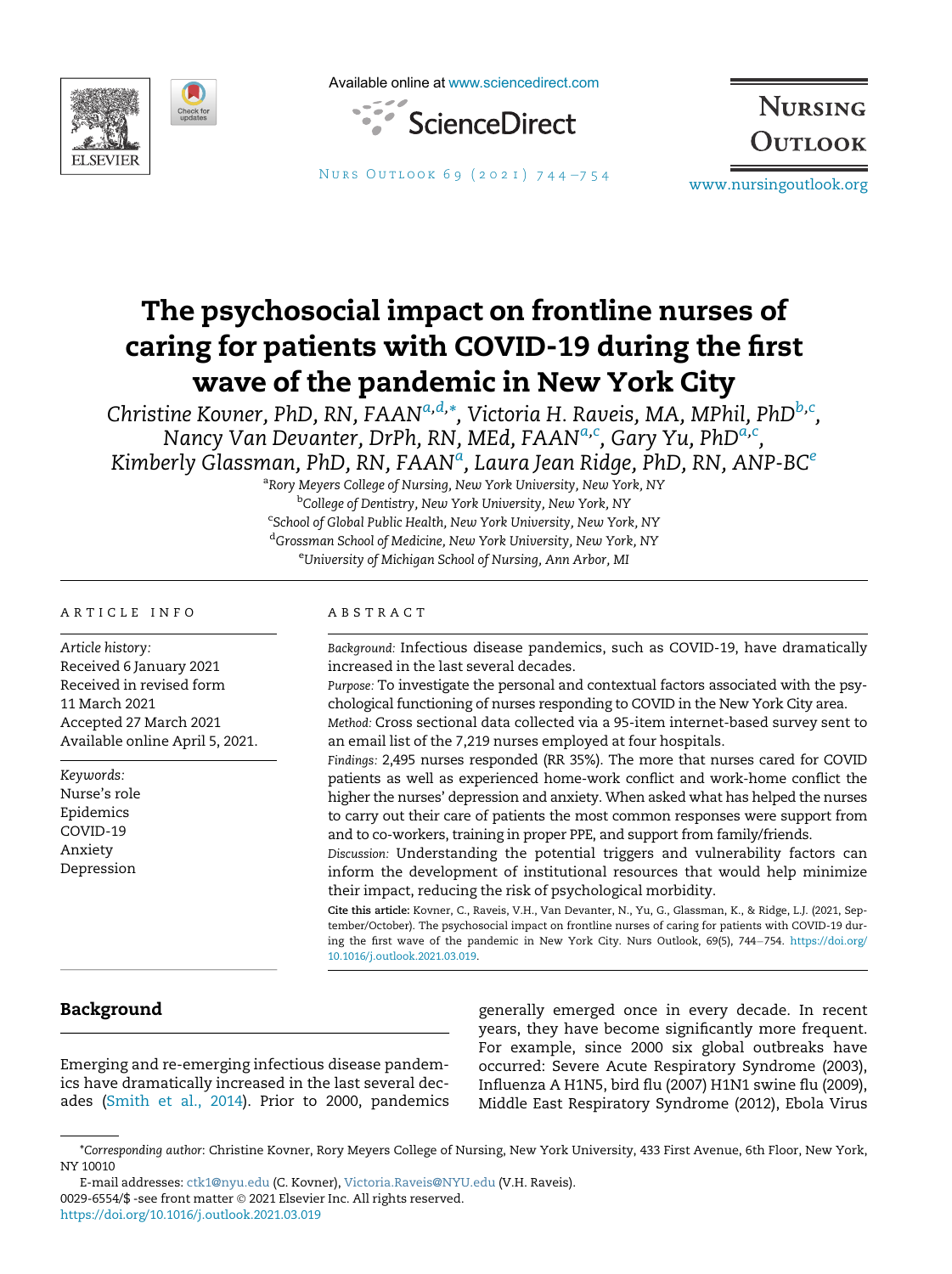Disease (2014)) ([Ross et al., 2015\)](#page-10-1) and SARS-CoV-2 (COVID-19) (2020).

As the nation's largest healthcare profession, nurses play a significant role in responding to disasters, such as pandemics. Studies consistently show that many nurses feel they are under- prepared to respond effectively [\(Speroni et al., 2015](#page-10-2); [Van Devanter et al., 2017\)](#page-10-3). In a study of New York City (NYC) nurses responding to a hospital evacuation due to Superstorm Sandy, nurses reported considerable psychosocial challenges in responding to the disaster due to limited prior disaster experience, training, and education ([VanDevanter et al., 2017\)](#page-10-3). A number of studies in the US have shown that nurses responding to disasters experience anxiety, depression and stress [\(Li et al.,](#page-10-4) [2015;](#page-10-4) [VanDevanter et al., 2017;](#page-10-3) [von Strauss et al., 2017\)](#page-10-5). Global studies have shown that health care workers, in general, are at high risk for developing mental health symptoms, as a result of their exposure to disaster [\(Mamidipalli et al., 2020](#page-10-6)). The purpose of this study was to investigate the personal and contextual factors associated with the psychological functioning of nurses responding to the COVID-19 pandemic.

This study was conducted from May through July 2020, in NYC, during the first US wave of the COVID-19 pandemic. The virus, first reported in Wuhan, China in December 2019, quickly spread to other regions of China [\(Schumaker, 2020\)](#page-10-7). As a result, it was assumed that the virus was most likely to enter the US through West Coast cities and some early cases did. However, due to viral spread from China to Europe, the early major port of US COVID-19 entry was largely through NYC international airports bringing travelers from Europe. The first COVID-19 case in New York State (NYS) was reported on March 1, 2020 [\(West, 2020\)](#page-10-8). By March 23 there were 21,000 cases statewide, with 12,305 in NYC. Throughout the spring of 2020 NYS had more cases of COVID-19 than any state in the US. The health care infrastructure of the region was unprepared for the scope and intensity of the care needs for the affected population. Registered Nurses (RNs) were the largest group of health professionals responding to the pandemic [\(Choi et al., 2020](#page-10-9)).

# Theoretical Framework

The nature of the nursing profession increases the risk of encountering situations of personal risk and, multiple causality events, such as the COVID-19 pandemic, that generate role demands which may impede or conflict with personal lives and family responsibilities. Resiliency theory provides the conceptual framework for understanding the personal and contextual factors impacting the psychological functioning of hospital RNs caring for patients during the months-long surge in COVID-19 illness. This conceptual framework focuses attention on the promotive factors  $-$  personal characteristics (assets) and social/environmental protective factors (resources) that can positively affect RNs' coping (short-term) and

the adaptation, restoration, and recovery process (long term) [\(Fergus & Zimmerman, 2005](#page-10-10)), as well as, identifying the vulnerability and risk factors that can adversely impact current functioning or impede post-event recovery [\(Fergus & Zimmerman, 2005](#page-10-10); [Garmezy et al., 1984](#page-10-11); [Rutter, 1987](#page-10-12), [2006](#page-10-13); [Zimmerman, 2013\)](#page-10-14). The resilience framework guided our selection of variables included in this study. In this investigation we examined the shortterm impact of various promotive factors (assets and resources) on the RNs' psychological functioning. A long term follow-up is necessary to fully test the model.

# Methods

#### Design

Our approach was cross-sectional, using an internetbased survey. In addition to the quantitative survey, participants were given the opportunity to write-in further comments at the end of the survey.

#### Setting

The study was conducted at the NYU Langone Health System (NYULH), which includes four hospitals in the NYC area: a major medical center hospital, an urban community teaching hospital, a suburban community teaching hospital and an urban specialty hospital that was converted into a COVID-19 hospital, when all elective surgery was stopped in the early stages of the COVID-19 pandemic. Also included were a rehabilitation facility and the ambulatory care sites that are part of the system.

#### Sample

All RNs who were employed by NYULH on May 5, 2020 were included. Surveys were sent to 7,219 RNs; 2,495 responded, for a response rate of 35%. Ten surveys were eliminated because the respondents were LPNs and two other surveys were eliminated because respondents did not indicate that they had a professional nursing degree leaving 2,483 respondents. Of these about 1,600 completed more than half of the survey items.

#### Data Collection

With collaboration from NYULH, all RNs at these sites were contacted by email inviting them to participate in an online anonymous survey. Researchers were blinded to the individual email addresses. Following the Total Design Method [\(Dillman et al., 2014](#page-10-15)), we used multiple email reminders. We sent an alert email, an email with a link to the survey and two reminder emails each with a link to the survey. Respondents were anonymous; therefore, reminders were sent to all RNs whether or not they had responded to an earlier request. We collected the survey data between May 27, 2020 and July 11, 2020. Respondents entered their survey responses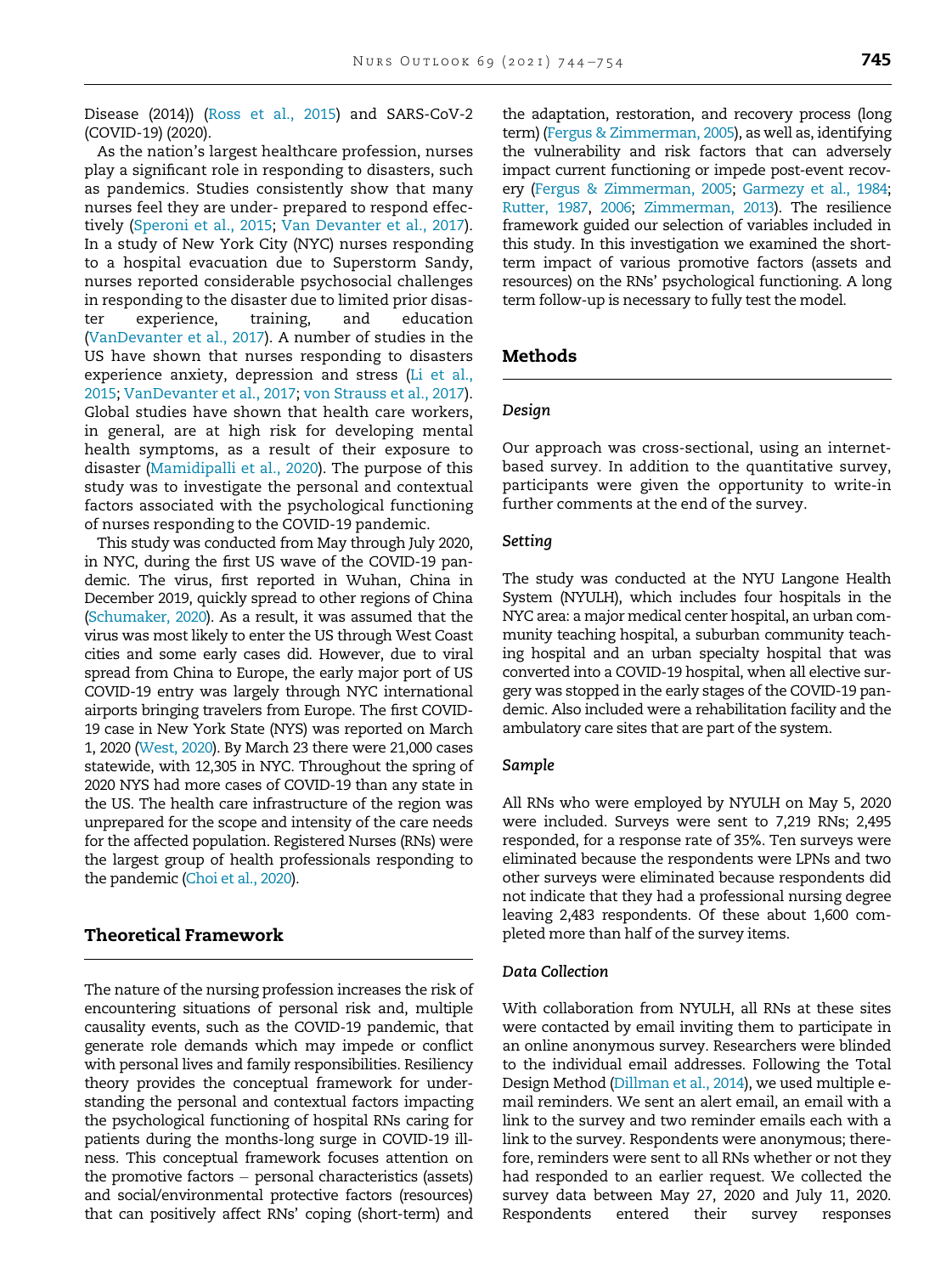electronically into a RED CAP survey located on a secure NYU drive. The survey data were then downloaded to another NYU secure drive and cleaned. The study was approved by the New York University School of Medicine Institutional Review Board.

## **Measures**

Data were collected using a 95-item survey. Items and scales were from our previous work on disasters ([Van Devanter et al., 2017](#page-10-3)), the Newly Licensed Registered Nurse survey [\(Kovner et al., 2007\)](#page-10-16), and a small advisory group of RNs from NYULH. The survey was pilot tested with two RNs not associated with NYULH. Based on the pilot test small changes were made. These nurses estimated that the survey would take about 15 minutes to complete.

In addition to basic demographic data we assessed psychosocial morbidity, variables that have been identified as important outcomes in prior studies of RNs and other health care workers responding to disasters, such as anxiety and depression, as well as, the stressors, strains, assets and resources that are constructs of Resiliency Theory.

Anxiety was measured using the Generalized Anxiety Disorder 2 Item scale [\(Kroenke et al., 2007](#page-10-17)). Depression was measured using the PHQ-2 Screener for depressive disorders [\(Kroenke et al., 2003\)](#page-10-18). These are count measures with options ranging from 0 to 3, with zero being "not at all" and three being "nearly every day." Variables from the resilience framework included potential personal assets (mastery, prior disaster experience, family support) and strains (personal or home life issues, home-work conflict), as well as, contextual resources, situational stressors and strains (or lack thereof) such as work-related characteristics (shift work, organizational support and constraints, work-group support, new unit support, cared for COVID-19 patients, RN-physician relations, temporary housing, work-home conflict). See Appendix A for a list of all scales, sample items and scoring instructions. Individual item such as "NYU Langone has made sufficient supportive services available to nursing staff" and forced choice lists of items such as "How has the COVID-19 pandemic impacted your person or home life (check all that apply)" were developed by the authors. For the analyses we counted the number items checked in each list.

## Data Analysis

Data were analyzed using SPSS. The number of items in the scales varied from 3 (Work-Life conflict) to 8 (Organizational constraints). In our sample, all scales had Cronbach Alphas of .82 or above.

Descriptive statistics were computed. We analyzed data for normality using the Shapiro-Wilks test. Both anxiety and depression were skewed. For variables that did not satisfy the normality assumption, the nonparametric bivariate rho (Spearman) correlation test was performed. We corrected for the effects of multiple correlations on potentially related variables by performing multivariate partial correlations on variables found to be significant in the bivariate analysis. For the multivariate partial correlation analysis, variables that did not satisfy

|                            |                                                                               | Percent | Number         |
|----------------------------|-------------------------------------------------------------------------------|---------|----------------|
| Age                        | $20 - 29$                                                                     | 25.1    | 364            |
|                            | $30 - 39$                                                                     | 29.7    | 430            |
|                            | $40 - 49$                                                                     | 17.3    | 250            |
|                            | 50-59                                                                         | 17.3    | 251            |
|                            | 60-69                                                                         | 10.3    | 149            |
|                            | 70 or over                                                                    | 0.3     | $\overline{4}$ |
| Gender                     | Female                                                                        | 91.4    | 1332           |
|                            | Male                                                                          | 6.4     | 94             |
|                            | Other                                                                         | 0.2     | 3              |
|                            | Prefer not to answer                                                          | 2.0     | 29             |
| Race                       | Asian                                                                         | 15.4    | 221            |
|                            | Black                                                                         | 9.9     | 142            |
|                            | White                                                                         | 68.6    | 986            |
|                            | Native American, American Indian, Native Hawaiian,<br>Pacific Islander, Other | 6.2     | 89             |
| Marital status             | Married/partnered                                                             | 52.4    | 762            |
|                            | Never married, widowed, divorced, separated                                   | 47.6    | 712            |
| Children                   | No children or none living at home                                            | 45.5    | 652            |
|                            | Children living at home                                                       | 54.6    | 785            |
| Job Title                  | Clinical RN (excludes advanced practice nurse)                                | 87.7    | 1437           |
|                            | Manager/administrator                                                         | 6.7     | 109            |
|                            | Advanced practice nurse                                                       | 5.7     | 93             |
| First Professional         | Baccalaureate in Nursing (BSN)                                                | 77.2    | 1116           |
| Nursing Degree – line 5686 |                                                                               |         |                |
|                            | Associate degree/diploma                                                      | 16.4    | 236            |
|                            | Masters or doctoral                                                           | 6.5     | 94             |

## <span id="page-2-0"></span>Table 1 – Sociodemographic Characteristics of Nurses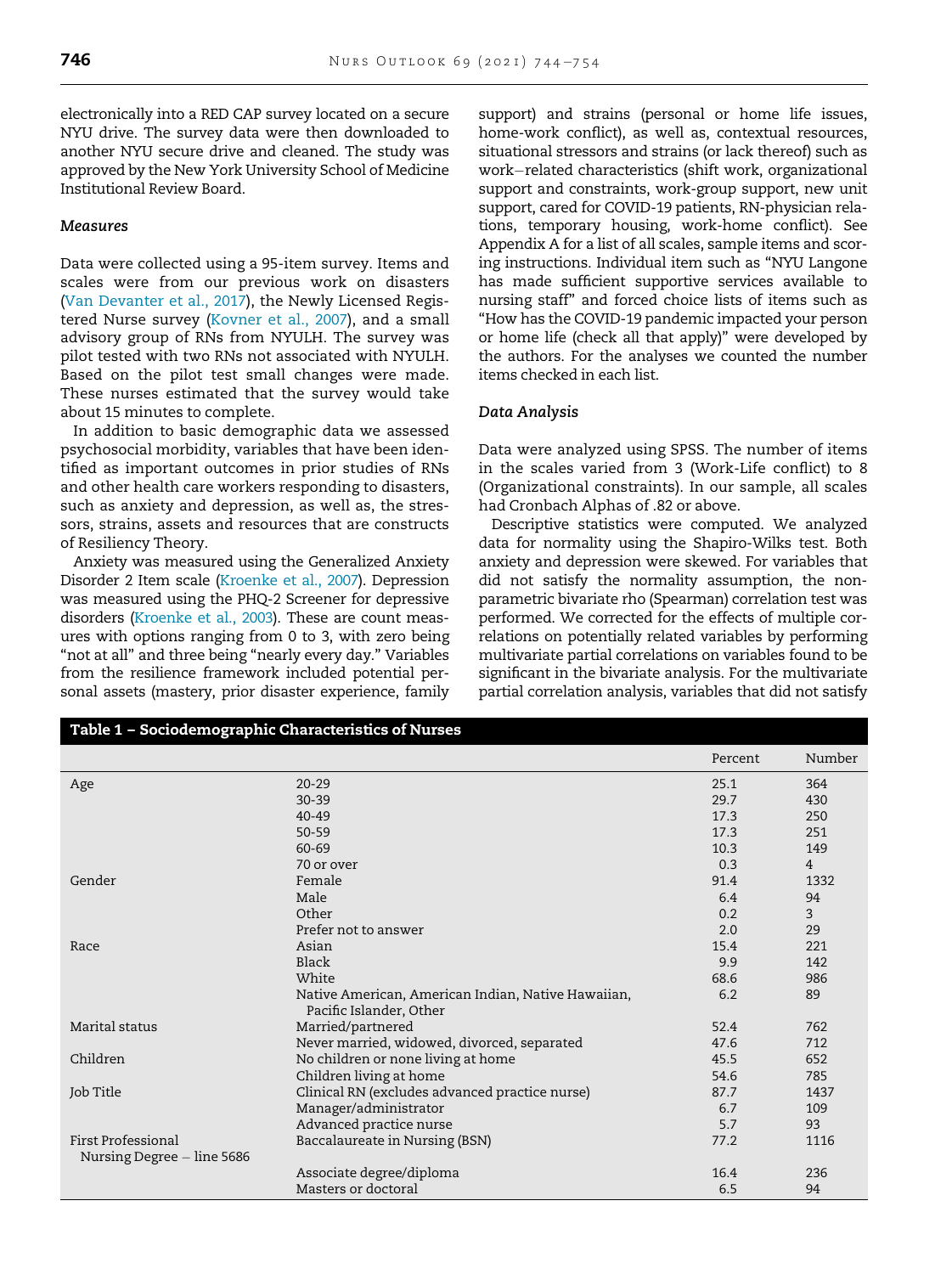the normality assumption were transformed using the ranks of the values to achieve normality.

## Findings

The sociodemographic characteristics of respondents are shown in [Table 1](#page-2-0) and are similar to those of the most recent RN National Sample Survey (NSS) ([U.](#page-10-19) [S. Department of Health and Human Services, 2019](#page-10-19)) with the exception of first professional degree and age. Baccalaureate graduates made up 77.2% of our sample and only 39.2% in the NSS sample. In the NSS, 50% of respondents were less than 50 years old, and in our sample more than 50% were less than 40 years old. However, in terms of highest degree the samples were similar; 22.7% of our and 19.3% in the NSS had a masters or higher degree (not shown). Sixty-eight percent of our respondents were white, while in the NSS sample 73.3% were white. The large majority (87.7%) of our respondents were non-Nurse Practitioner clinical RNs.

Characteristics of the RNs' work life are shown in [Table 2](#page-4-0). Almost 75% of the respondents worked in an inpatient setting with 25.1% working in ICUs. More than 75% did not have any prior epidemic experience or experience with the most recent natural disaster, Superstorm Sandy, which impacted the functioning of a number of hospitals in the NYC metropolitan region and required the sudden evacuation and temporary closure of the NYULH major medical center ([Van Devanter et al., 2017](#page-10-3)). More than half of the respondents had been assigned to a new unit as part of NYULH's response to the pandemic. Of those, 75.9% thought that they had received sufficient support from staff at the new unit. Most RNs had cared for COVID-19 patients at least for a few days and the majority having cared for COVID-19 patients all or most days.

|                                            | Median (IQR) Range (IQR) |           |      |
|--------------------------------------------|--------------------------|-----------|------|
| Hours worked previous 37.5 (36-40)<br>week |                          | $(36-40)$ | 2483 |

RNs experienced COVID-19's impact not only at work but in their home life as well ([Table 3](#page-5-0)). In addition to specific forced choice items, we included a scale that measures work-family conflict, the degree to which the respondent's job interferes with their home life (mean 3.31; SD 1.63; range 1-5) and the scale that measures family-work conflict, the degree to which home life interferes with their job (mean 1.62; SD 1.09; range 1-5). Only 16.5% of the RNs wrote that COVID-19 has no or minor impact on their personal or home life. Almost half of the RNs reported needing to self-isolate and more than 18% resided in some temporary place (NYULH provided housing, usually hotel space near the hospital for any RN who wanted or needed to isolate from their family). Fully 29% of the RNs had a family member or close friend who was critically ill or died from COVID-19 and for most of those RNs, they were unable to be with those family members or friends

during their illness or when they died. When asked what has helped them to carry out their care of patients, the most common responses were co-worker support, training in proper Personal Protective Equipment (PPE), support from family/friends, providing support to others, and previous infectious disease patient care experience.

The mean score for anxiety was 1.97 (s.d. 1.81) and median of 2.0 (Interquartile Range (0.0-3.0). About 27.4% of the RNs scored 3 or higher, which is cut off score for further evaluation for anxiety. The data were skewed (two items; range 0-3). The mean score for depression was 1.42 (s.d. 1.57) and the median was 1.0 (Interquartile Range 0.0- 2.0). About 16.5% of the RNs scored 3 or higher, which is the cut off score for further evaluation for depression.

For the multivariate analyses, we first controlled for demographic variables. [Table 4](#page-7-0) shows the relationship between the control variables and both anxiety and depression. We report medians and interquartile ranges because the data are skewed. Anxiety scores were higher for younger RNs compared to older RNs, White RNs compared to Black and Asian RNs, those working in the ICU compared to other sites, clinical nurses compared to managers, and those with Baccalaureate degrees compared to other degrees. RNs without children had higher anxiety scores than those with children. Although the median anxiety score for married/partnered RNs compared to widowed, divorced, and never married was identical, the ranges varied with married RNs having a lower range.

There were fewer differences in depression among the RNs. Younger nurses scored higher on the depression scale than older RNs. Nurses in ICUs were more likely to be depressed than those working in other sites as were RNs with a baccalaureate degree.

[Table 5](#page-8-0) shows the Spearman Partial Nonparametric correlations between variables of interest and depression and anxiety, while controlling for the control variables described above (e.g., age, race, work location and role, and educational background). In terms of level of anxiety and Assets and Resources consistent with the resilience framework, higher scores of quality of physician-nurse work relations were associated with less anxiety. More support is associated with less anxiety, as was NYULH support services. More assets and resources were associated with less anxiety as was residing in temporary housing. More mastery was associated with less anxiety.

In terms of stressors and strains consistent with the resilience framework, more stress was associated with more anxiety as was higher frequency of caring for COVID-19 patients. More organizational constraints, as well as, higher number of ways in which COVID impacted one's home life was associated with more anxiety. More work-home and home-work conflict was associated with more anxiety, as well as, having a family member die and higher number of ongoing issues due to COVID-19.

Relationships with depression followed a similar pattern. In terms of assets and resources,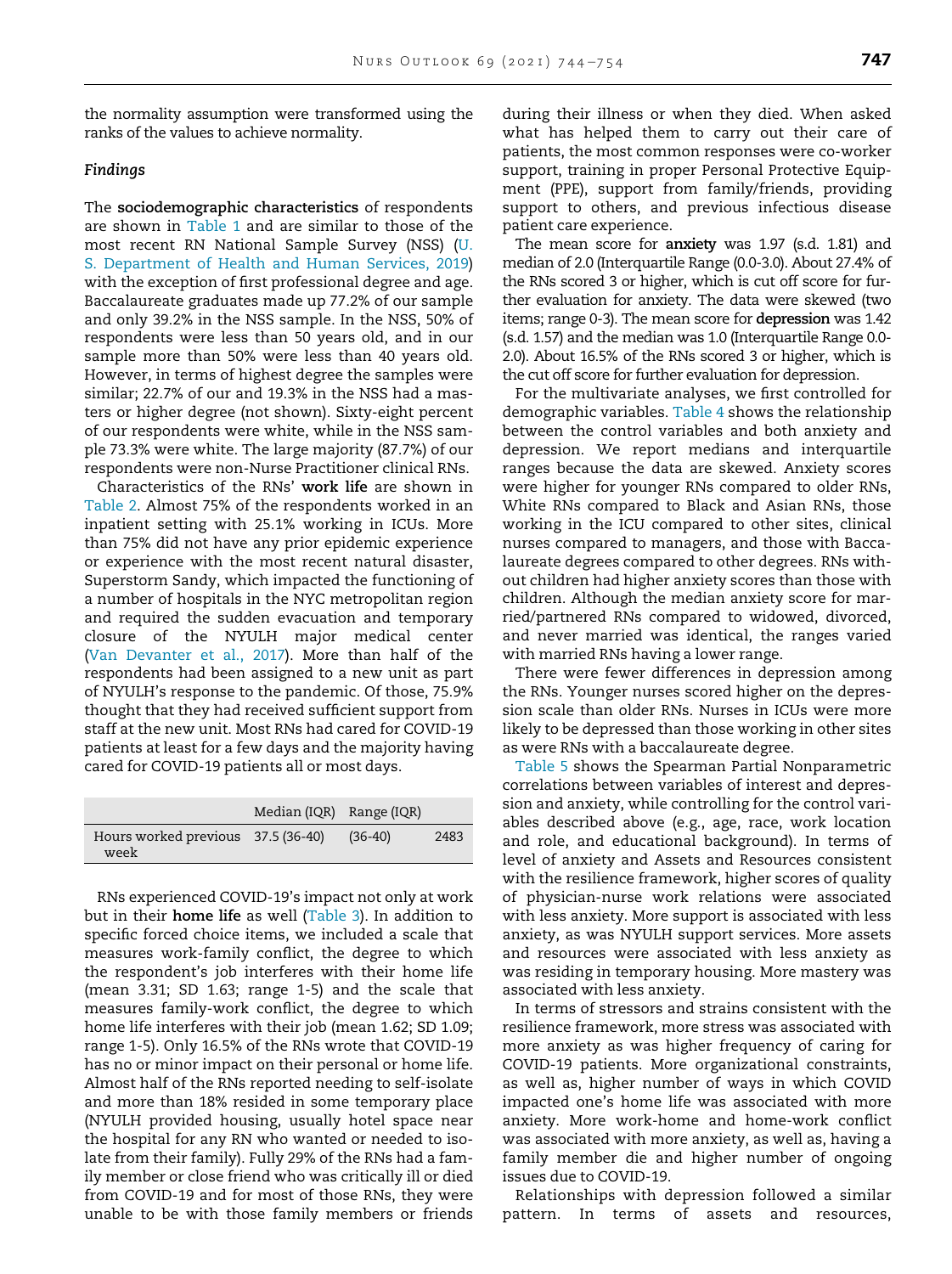<span id="page-4-0"></span>

| Table 2 - Work-Life Characteristics of Nurses                                        |                            |              |            |
|--------------------------------------------------------------------------------------|----------------------------|--------------|------------|
| NYU Site                                                                             |                            | Percent      | Number     |
|                                                                                      | Tisch/Kimmel               | 46.5         | 814        |
|                                                                                      | NYU Winthrop               | 35.4         | 620        |
|                                                                                      | NYU Langone Brooklyn       | 12.7         | 222        |
|                                                                                      | NYU Langone Orthopedic     | 5.3          | 93         |
| Unit type                                                                            |                            |              |            |
|                                                                                      | Intensive Care Unit        | 25.1<br>49.2 | 403<br>788 |
|                                                                                      | Inpatient-non ICU<br>Other | 25.7         | 412        |
| Participated in evacuation of hospi-                                                 |                            |              |            |
| tal during Super Storm Sandy                                                         |                            |              |            |
|                                                                                      | Yes                        | 8.2          | 120        |
|                                                                                      | No                         | 91.8         | 1336       |
| Prior to admission of COVID-19                                                       | yes                        | 24.4         | 356        |
| patients had experience in previ-<br>ous epidemic/pandemic                           |                            |              |            |
|                                                                                      | No                         | 75.6         | 1102       |
| Since March 15, 2020 was assigned                                                    |                            |              |            |
| to a new unit                                                                        |                            |              |            |
|                                                                                      | Never                      | 46.6         | 747        |
|                                                                                      | Once                       | 14.5         | 232        |
|                                                                                      | Twice                      | 10.8         | 173        |
|                                                                                      | Three or more times        | 28.1         | 451        |
| Received sufficient support from<br>staff at new work unit                           |                            |              |            |
|                                                                                      | Yes                        | 43.7         | 694        |
|                                                                                      | No.                        | 13.9         | 220        |
| NYU Langone has made sufficient<br>supportive services available to<br>nursing staff | Not assigned to a new unit | 42.4         | 674        |
|                                                                                      | Yes                        | 55.8         | 842        |
|                                                                                      | No.                        | 16.4         | 247        |
|                                                                                      | Don't know                 | 29.9         | 421        |
| Typical work schedule                                                                |                            |              |            |
|                                                                                      | Days                       | 66.6         | 1170       |
|                                                                                      | Other                      | 33.4         | 588        |
| How often cared for patients with<br>COVID-19                                        |                            |              |            |
|                                                                                      | All/most days              | 55.1         | 969        |
|                                                                                      | About half of days         | 15.8         | 277        |
|                                                                                      | A few days                 | 17.3         | 304        |
| Kind of communication received                                                       | Not at all                 | 11.8         | 208        |
| from nurse manager                                                                   |                            |              |            |
|                                                                                      | Frequent, valuable<br>Good | 31.5<br>20.7 | 554<br>364 |
|                                                                                      | Adequate                   | 26.4         | 465        |
|                                                                                      | Insufficient               | 15.5         | 273        |
|                                                                                      | Poor to no                 | 5.9          | 104        |
| Years worked as RN                                                                   |                            |              |            |
|                                                                                      | $<$ 1 year                 | 5.3          | 77         |
|                                                                                      | $\geq$ 1 year              | 94.7         | 1371       |
| Days absent from work since<br>March 15, 2020                                        |                            |              |            |
|                                                                                      | None                       | 55.6         | 868        |
|                                                                                      | $1 - 3$                    | 29.0         | 453        |
|                                                                                      | $4-6$                      | 6.1          | 96         |
|                                                                                      | $\geq 7$                   | 9.3          | 145        |

consistent with the resilience framework, the higher the perceived quality of physician-nurse relations the lower the depression level. Higher perceived NYULH support services was also

associated with a lower depression level, as was residing in temporary housing. The strongest relationship was between higher mastery scores and lower depression scores.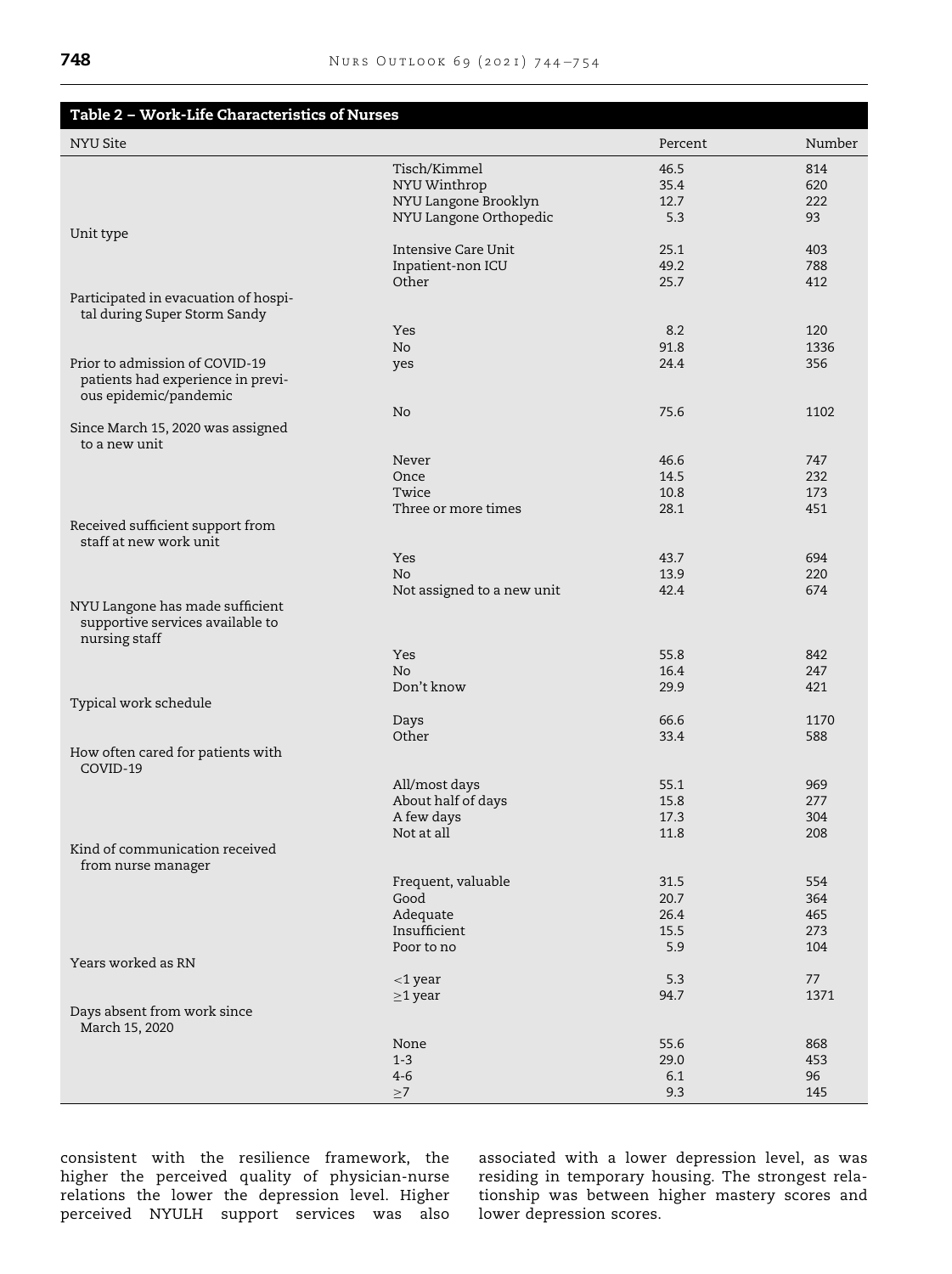<span id="page-5-0"></span>

| Table 3 - Home Life, Well-Being and COVID-19                                                                                                                        |                                                                                                                                            |              |             |
|---------------------------------------------------------------------------------------------------------------------------------------------------------------------|--------------------------------------------------------------------------------------------------------------------------------------------|--------------|-------------|
| Question/Variable                                                                                                                                                   | Response Options                                                                                                                           | %            | N           |
| Since caring for patients with<br>COVID-19, has resided in a tem-<br>porary place for at least part of<br>the time to protect family or per-<br>sons one lives with |                                                                                                                                            |              |             |
|                                                                                                                                                                     | Yes                                                                                                                                        | 18.6         | 326         |
|                                                                                                                                                                     | No.<br>Have not cared for any patients with                                                                                                | 71.2<br>10.2 | 1247<br>178 |
|                                                                                                                                                                     | COVID-19                                                                                                                                   |              |             |
| What has helped to carry out care<br>of patients with COVID-19 (check<br>all that apply)                                                                            |                                                                                                                                            |              |             |
|                                                                                                                                                                     | Received support from co-workers                                                                                                           | 75.0         | 1321        |
|                                                                                                                                                                     | Support of my family/friends                                                                                                               | 58.4         | 1029        |
|                                                                                                                                                                     | Provided support to others                                                                                                                 | 56.3         | 992         |
|                                                                                                                                                                     | Received training in the proper donning<br>(putting on), doffing (taking off), and<br>disposal of personal protective equip-<br>ment (PPE) | 53.9         | 949         |
|                                                                                                                                                                     | Usually very resourceful in difficult<br>situations                                                                                        | 37.5         | 661         |
|                                                                                                                                                                     | Have previous infectious disease/infec-<br>tion control patient care experiences                                                           | 34.4         | 607         |
|                                                                                                                                                                     | Faith/spirituality/religion                                                                                                                | 30.0         | 529         |
|                                                                                                                                                                     | Was provided with adequate supplies of                                                                                                     | 27.0         | 475         |
|                                                                                                                                                                     | personal protective equipment (PPE)                                                                                                        |              |             |
|                                                                                                                                                                     | Received training in infectious disease/<br>infection control                                                                              | 25.9         | 456         |
|                                                                                                                                                                     | Received support from Nursing<br>leadership                                                                                                | 25.7         | 452         |
|                                                                                                                                                                     | Professional nursing education                                                                                                             | 23.3         | 410         |
|                                                                                                                                                                     | Felt the hospital was well-equipped) to<br>provide care to COVID-19 patients                                                               | 16.0         | 282         |
|                                                                                                                                                                     | Others remained calm                                                                                                                       | 16.1         | 283         |
|                                                                                                                                                                     | Have not cared for any patients with<br>COVID-19                                                                                           | 11.1         | 196         |
| COVID-19 pandemic impacted per-                                                                                                                                     | Other                                                                                                                                      | 3.5          | 62          |
| sonal or home life in the follow-<br>ing ways (check all that apply)                                                                                                |                                                                                                                                            |              |             |
|                                                                                                                                                                     | Needed to self-isolate                                                                                                                     | 44.5         | 784         |
|                                                                                                                                                                     | Family member/close friend needed to<br>self-isolate                                                                                       | 29.4         | 518         |
|                                                                                                                                                                     | Health professional diagnosed family<br>member/close friend with COVID-19                                                                  | 23.5         | 414         |
|                                                                                                                                                                     | Had no or minor impact                                                                                                                     | 16.5         | 291         |
|                                                                                                                                                                     | Family member/close friend died from<br>COVID-19                                                                                           | 15.9         | 281         |
|                                                                                                                                                                     | Healthcare professional diagnosed you<br>with COVID-19                                                                                     | 13.5         | 238         |
|                                                                                                                                                                     | Family member/close friend was criti-<br>cally ill with COVID-19 complications                                                             | 12.7         | 223         |
|                                                                                                                                                                     | Family member/close friend died, but<br>not from COVID-19                                                                                  | 5.4          | 96          |
|                                                                                                                                                                     | Other                                                                                                                                      | 6.7          | 118         |
| Other ongoing issues as a result of<br>COVID-19 (check all that apply)                                                                                              |                                                                                                                                            |              |             |
|                                                                                                                                                                     | Spouse/partner lost their job                                                                                                              | 12.8         | 225         |
|                                                                                                                                                                     | Pension or other savings negatively<br>impacted                                                                                            | 26.6         | 469         |
|                                                                                                                                                                     | Unable to pay mortgage or rent                                                                                                             | 3.6          | 64          |
|                                                                                                                                                                     | Had to move into a relative's or friend's<br>home                                                                                          | 3.3          | 59          |
|                                                                                                                                                                     |                                                                                                                                            |              | (continued) |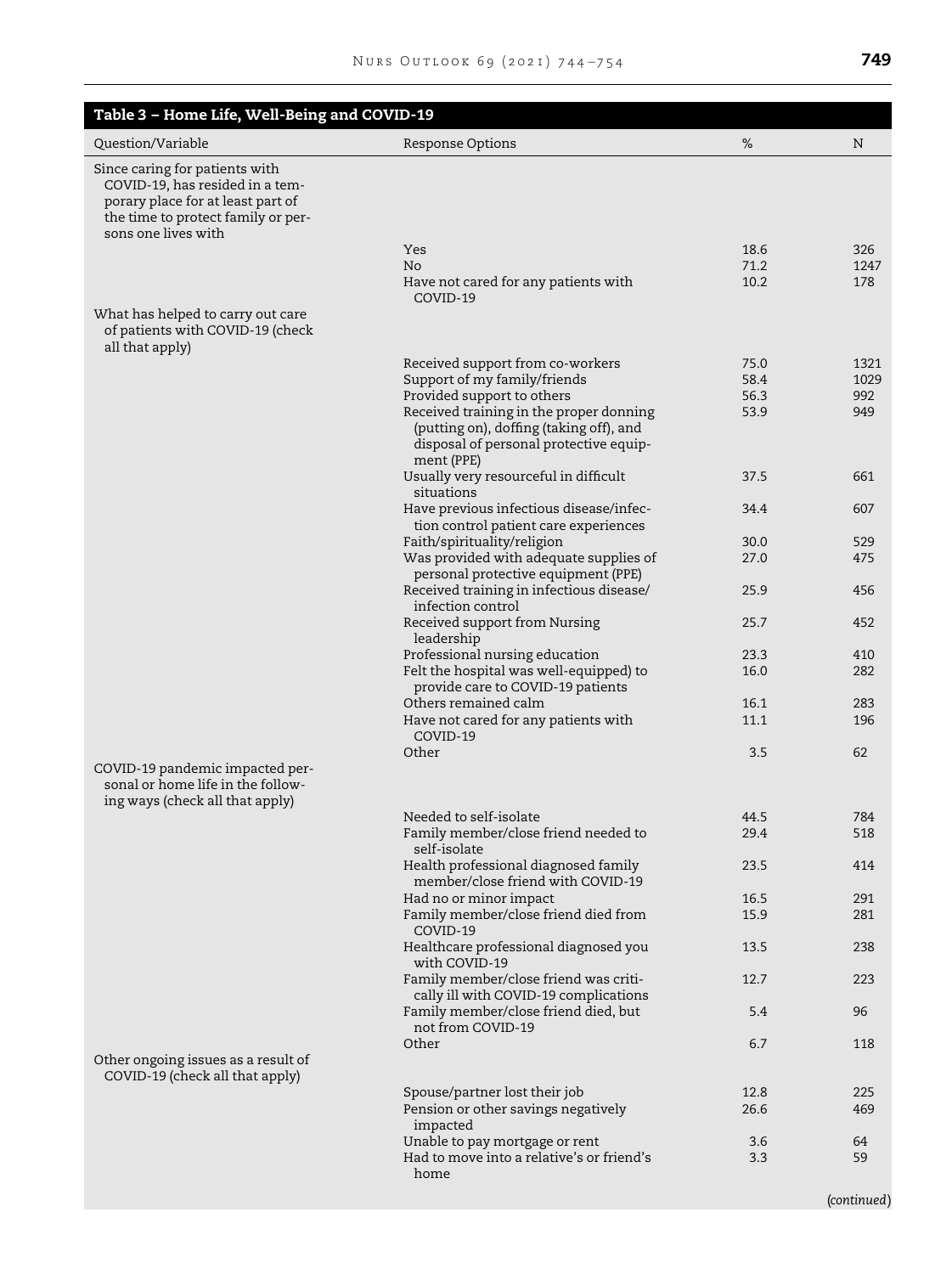| Table 3 - (Continued)                                              |                                                                                    |      |     |
|--------------------------------------------------------------------|------------------------------------------------------------------------------------|------|-----|
| Question/Variable                                                  | <b>Response Options</b>                                                            | %    | N   |
|                                                                    | Relatives or friends moved into your<br>home                                       | 4.5  | 80  |
|                                                                    | Had new caregiving responsibilities for<br>children, other family and/or friends   | 26.4 | 466 |
|                                                                    | Irreparable harm to you, your family,<br>and/or your community                     | 9.5  | 168 |
| If a family member/close friend<br>was critically ill or died from |                                                                                    |      |     |
| COVID-19 able to be present with<br>them (check all that apply)    |                                                                                    |      |     |
|                                                                    | <b>Yes</b>                                                                         | 2.8  | 38  |
|                                                                    | No.                                                                                | 26.2 | 355 |
|                                                                    | DNA, no family member/close friend<br>was critically ill or died from COVID-<br>19 | 71.0 | 964 |

In terms of stressors and strains, knowing that COVID-19 patients were being cared for in the RNs hospital, as well as, the higher the frequency of caring for COVID-19 patients were associated with higher levels of depression. Higher frequency of organizational constraints and personal impacts were associated with higher levels of depression. Greater work-home and home-work conflict were associated with high levels of depression. Having a. family member or friend die from COVID-19 and other ongoing personal issues were also associated with higher levels of depression.

# Discussion

The COVID-19 pandemic is a public health crisis. Since the World Health Organization (WHO) designated "the novel coronavirus outbreak a public health emergency of international concern (PHEIC)" on January 30, 2020, ([WHO, 2020\)](#page-10-20), the pandemic has continued unabated with the number of COVID-19 related mortality and morbidity in the US and world-wide at high levels. The virus's impact on the public health infrastructure continues to mount. RNs, primary front-line workers in the COVID-19 pandemic, encounter not only the stresses and risk of a serious and potentially fatal health condition, but also the increased risk of a mental health impact. The pandemic has subjected RNs, and other front-line healthcare workers, to situations of unparalleled stress, as routine roles and responsibilities are disrupted and there is a necessity to work outside of their normal routine.

Coping with this changed work environment, one that is now a site for exposure to life threatening infection, presents a challenge the health care work force may be ill-prepared to address. This daunting task is complicated further by concerns not only about personal risk but also worry about infecting family members and others in their social network. These situational factors increase the risk for psychological morbidity and burnout. Indeed, there is growing recognition that a critical part of the public health response to the COVID-19 pandemic should be supporting the mental health of the healthcare workers ([Chew et al., 2020;](#page-9-0) [Walton et al., 2020](#page-10-21)).

Although it not possible to fully eliminate the risk of psychosocial morbidity, an achievable goal is to promote the factors that can build and sustain resiliency in the health care workforce. Understanding the potential triggers and vulnerability factors (e.g. stresses and strains) that contribute to psychological morbidity, such as depression and anxiety in the nursing workforce, can inform the development of institutional resources and services that would help reduce or minimize their impact, thereby, reducing the risk of psychological morbidity.

A review of the limited early studies that explored the COVID-related psychological morbidity experienced by healthcare workers, primarily nursing and medical personnel, noted that in addition to depression and anxiety symptoms, extensive stress-related strain was reported as well ([Bohlken et al., 2020\)](#page-9-1); as we have observed in the present investigation. Consistent with the strategies to decrease morbidity are both peer and institutional support including temporary housing. Similarly decreasing organizational constraints such as insufficient protective gear and incorrect directions is likely to decrease morbidity.

In a rapid review and meta-analysis of the occurrence, prevention and management of the adverse psychological impact of emerging virus outbreaks (e.g. SARS, MERS, Ebola, H1N1, H7N9, as well as, COVID-19) on healthcare workers, consistent with the resilience framework, the factors associated with reduced psychological morbidity included situational and psychosocial resources, such as access to adequate PPE, clear communication, adequate rest and practical as well as emotional support ([Kisely et al., 2020\)](#page-10-22). The importance of social support in promoting resilience was noted in a review of COVID-19-related research ([Bohlken et al.,](#page-9-1) [2020\)](#page-9-1). These finding echo the relationships we have observed in the present study.

We observed that institutional resources and support (i.e., adequacy of PPE, sufficient communication,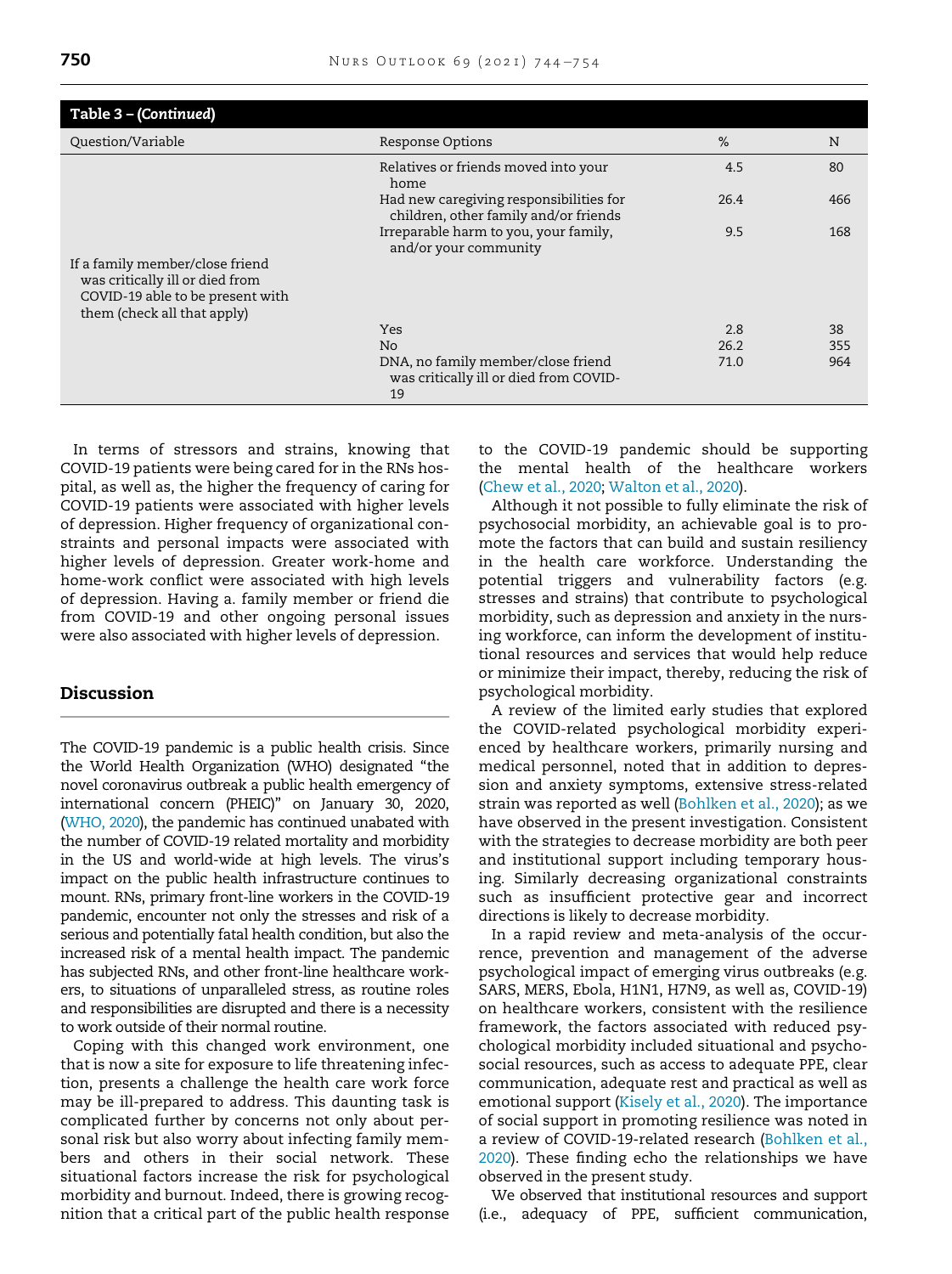<span id="page-7-0"></span>

| Table 4 – Relationship Between Control Variables and Anxiety and Depression |                            |                                         |                                            |  |
|-----------------------------------------------------------------------------|----------------------------|-----------------------------------------|--------------------------------------------|--|
| Variable Name                                                               | <b>Response Options</b>    | Median Anxiety<br>(Interquartile Range) | Median Depression<br>(Interquartile Range) |  |
| Age                                                                         | $20 - 29$                  | $2.0(1.0-4.0)$ a                        | $2.0(0.0-2.0)b$                            |  |
|                                                                             | $30 - 39$                  | $2.0(1.0-3.0)$                          | $1.0(0.0-2.0)$                             |  |
|                                                                             | $40 - 49$                  | $2.0(0.0-3.0)$                          | $1.0(0.0-2.0)$                             |  |
|                                                                             | $50 - 59$                  | $1.0(0.0-2.0)$                          | $1.0(0.0-2.0)$                             |  |
|                                                                             | $60 - 69$                  | $1.0(0.0-2.0)$                          | $1.0(0.0-2.0)$                             |  |
|                                                                             | 70 and over                | $0.0(0.0-0.0)$                          | $0.0(0.0-1.5)$                             |  |
| Gender                                                                      | Male                       | $2.0(0.0-3.0)$                          | $1.5(0.0-2.0)$                             |  |
|                                                                             | Female                     | $2.0(1.0-3.0)$                          | $1.0(0.0-2.0)$                             |  |
| Race                                                                        | White                      | $2.0(1.0-3.0)$ c                        | $1.0(0.0-2.0)$                             |  |
|                                                                             | Asian                      | $1.0(0.0-3.0)$                          | $1.0(0.0-2.0)$                             |  |
|                                                                             | Black                      | $1.0(0.0 - 3.0)$                        | $0.0(0.0-2.0)$                             |  |
|                                                                             | Other                      | $2.0(0.0-2.0)$                          | $1.0(0.9 - 2.0)$                           |  |
| Unit type                                                                   | ICU                        | $2.0(1.0-4.0)$ d                        | $2.0(0.0-2.75)$ e                          |  |
|                                                                             | Inpatient non ICU          | $2.0(0.0-3.0)$                          | $1.0(0.0-2.0)$                             |  |
|                                                                             | Other                      | $2.0(0.0-2.0)$                          | $1.0(0.0-2.0)$                             |  |
| Job Title                                                                   | Clinical RN                | $2.0(1.0-3.0)$ f                        | $1.0(0.0-2.0)$                             |  |
|                                                                             | Advanced practice RN       | $1.0(1.0-3.0)$                          | $1.0(0.0-2.0)$                             |  |
|                                                                             | Manager/Administrator      | $1.0(0.0-2.0)$                          | $1.0(0.0-2.0)$                             |  |
| First professional<br>nursing degree                                        | <b>BSN</b>                 | $2.0$ (1.0 $-3.0$ ) g                   | $1.0(0.0-2.0)$ h                           |  |
|                                                                             | Associate degree/Diploma   | $1.0(0.0-2.0)$                          | $1.0(0.0-2.0)$                             |  |
|                                                                             | Masters/Doctoral           | $1.0(0.0-2.0)$                          | $0.0(0.0-2.0)$                             |  |
| Marital status                                                              | Married/partnered          | $2.0(0.0-2.0***$                        | $1.0(0.0-2.0)$                             |  |
|                                                                             | Widowed, divorced, sepa-   | $2.0(1.0-3.0)$                          | $1.0(0.0-2.0)$                             |  |
|                                                                             | rated, never married       |                                         |                                            |  |
| Children                                                                    | No children or no children | $2.0(1.0-3.0)$ ***                      | $1.0(0.0-2.0)$                             |  |
|                                                                             | living at home             |                                         |                                            |  |
|                                                                             | Children living at home    | $1.0(0.0-2.0)$                          | $1.0(0.0-2.0)$                             |  |

Significance  $\gamma$  < .05,  $\gamma$  < .01,  $\gamma$ + $\gamma$  < .001 Kruskal-Wallis (non-parametric equivalent to ANOVA) for categorical variables and Mann-Whiney for dichotomous variables.

\*\*\*  $p < .001$ , \*\*  $p < .01$ ,  $p < .05$ Anxiety a-70+to 60-69\*, 70+-50-59\*, 70+-40-49, 70+to 30-39\*\*, 70+to 20-29\*\*\*, 60-69 to 40-49\*, 60-69 to 30-39\*\*, 60-69 to 20-29\*\*\*, 50-59 to 30-39 \*\*,50-59 to 20- 29\*\*\*, 40-49 to 20-29\*\*\*, 30-39 to 20-29\*\*\* c-Black-White\*\*, Asian-White\* d- other-ICU\*\*\*, inpatient-ICU\*\*\*, f-administrator-direct care RN\*\* g- Masters - BSN\*\*, associate/diploma-BSN\*\*\*, \* Depression b 60-69 to 30-39\*\*, 60-69 to 20-29\*\*\*, 60-69 to 40-49\*. 50-59 to 30-39\*, 50-59 to 20-29\*\*\*, 40-49 to 20-29\*\*, 30-39 to 2029 \*\*\* e-Other-ICU\*\*, Inpatient-ICU\*\*\* h-masters - BSN<sup>\*</sup>, Diploma-BSN

supportive staff relationships and sufficient supportive services) were associated with lower levels of anxiety and depression in the nursing workforce. It also merits noting that institutional resources devoted to professional development were particularly important. We found that training in the proper donning, doffing, and disposal of PPE was one of the top factors the majority of RNs identified as having helped them in caring for patients with COVID-19. Of concern, less than one quarter of the RNs in this study reported that their professional nursing education, the foundational resource for the nursing workforce, was helpful in caring for this patient population. Given the health care challenges posed by the emergence of this highly, infectious agent, this nursing education issue merits further attention.

An important concept in resiliency theory is stressrelated growth and psychological thriving  $-$  the triumphs and opportunity for personal growth one may achieve by living through and coping with an adverse experience, facing a profound challenge or adapting to a changed reality [\(Calhoun and Tedeschi, 2010](#page-9-2); [O](#page-10-23)'[Leary &](#page-10-23) [Ickovics, 1995](#page-10-23); [Park, 1998](#page-10-24)). Those who have successfully endured this type of strengths-building experience, emerge better enabled to psychologically recover from future events, continuing to grow and function, e.g. thrive, even when faced with additional hardships [\(Ledesma, 2014](#page-10-25); [O](#page-10-26)'[Leary, 1998\)](#page-10-26). These benefits or gains include acquisition of newly developed skills and knowledge, a sense of mastery or increased confidence, a strengthening of personal relationships and a changed philosophy of life ([Carver, 2010;](#page-9-3) [Tedeschi &](#page-10-27)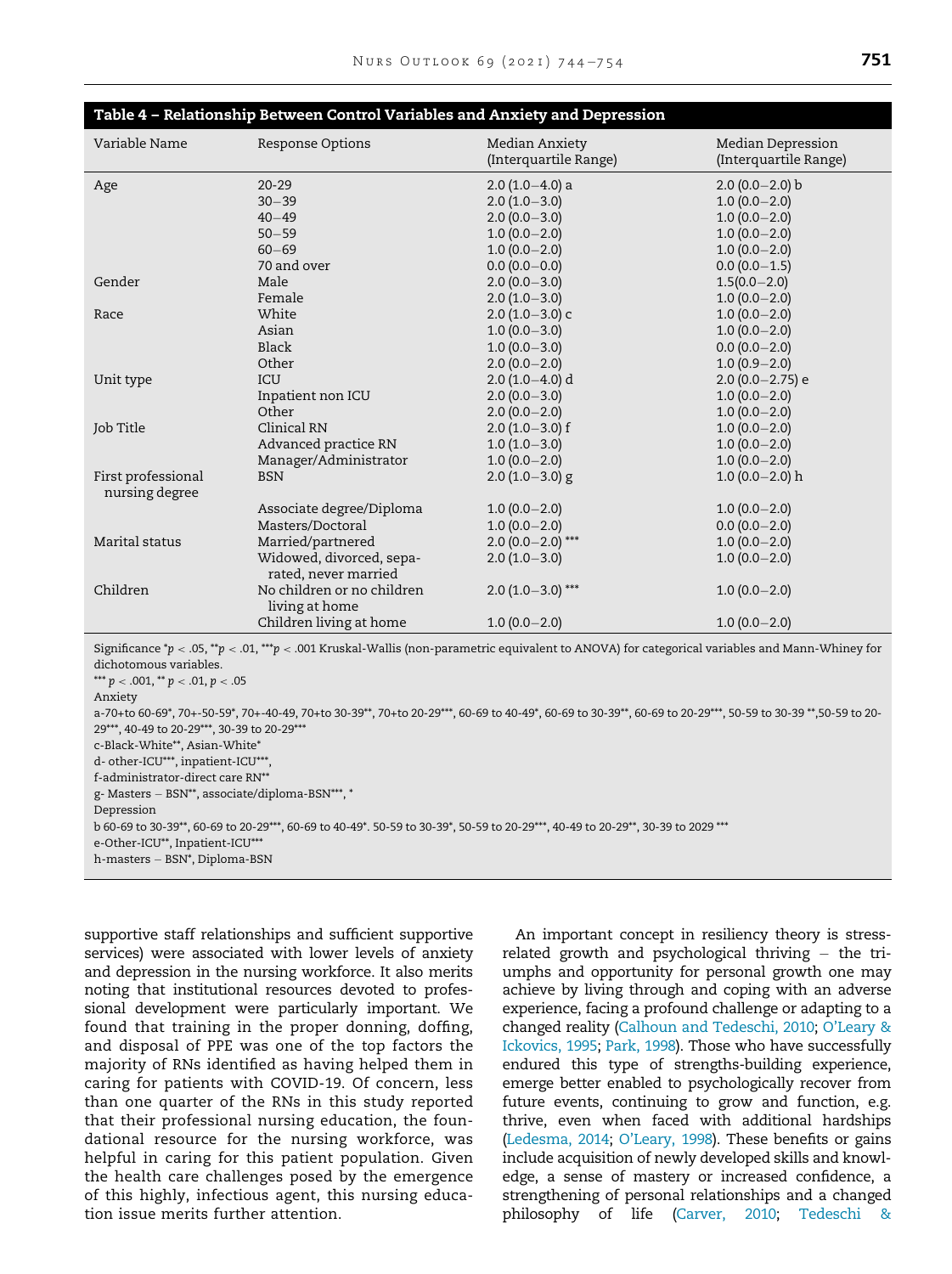## <span id="page-8-0"></span>Table 5 – Spearman Partial Nonparametric Correlation: Depression and Anxiety Levels When Controlling for Age, Gender, Race, Unit Type, Title, First Professional Nursing Degree, Marital Status, Children

| Variable                                                                                                       | Correlation with<br>Anxiety (sig) | Correlation with<br>Depression (sig) |
|----------------------------------------------------------------------------------------------------------------|-----------------------------------|--------------------------------------|
| ASSETS AND RESOURCES                                                                                           |                                   |                                      |
| Quality of communication with nurse managers (Lower score, higher<br>quality)                                  | 0.044                             | 0.043                                |
| Quality of physician-nurse work relations (Higher score, higher quality)                                       | $-0.095*$                         | $-0.107**$                           |
| Sufficient support from staff at new unit (Lower score, higher support)                                        | $0.117**$                         | 0.040                                |
| NYU Langone made sufficient supportive services available to nursing<br>staff (Lower score, higher support)    | $0.109**$                         | $0.143***$                           |
| Number of assets and resources helpful in carrying out care of COVID-19<br>patients                            | $-0.049$                          | $-0.074*$                            |
| Resided in temporary housing to protect others in household                                                    | $-0.083*$                         | $-0.082*$                            |
| Prior epidemic experience                                                                                      | 0.006                             | $-0.011$                             |
| Mastery (Lower score, higher mastery)                                                                          | $0.402***$                        | $0.405***$                           |
| STRESSORS AND STRAINS                                                                                          |                                   |                                      |
| Stressful knowing that COVID-19 patients were being cared for in your<br>hospital (Lower score, higher stress) | $-0.250***$                       | $-0.156$ ***                         |
| Frequency of caring for Covid-19 patients (Lower score higher frequency)                                       | $-0.152***$                       | $-0.129$ **                          |
| Frequency of organizational constraints that impeded ability to do job<br>(Higher score, higher frequency)     | $0.252***$                        | $0.202***$                           |
| Number of ways in which COVID-19 pandemic impacted your personal<br>or home life                               | $0.179***$                        | $0.134***$                           |
| Days absent from work                                                                                          | 0.056                             | 0.056                                |
| Hours worked previous week                                                                                     | 0.036                             | 0.024                                |
| Work schedule shifts                                                                                           | $-0.006$                          | $-0.049$                             |
| Work-home life conflict (Higher score, higher conflict)                                                        | $0.265***$                        | $0.254***$                           |
| Home-work life conflict (Higher score, higher conflict)                                                        | $0.244***$                        | $0.244***$                           |
| Family member or close friend died                                                                             | $0.146***$                        | $0.083*$                             |
| Number of other ongoing issues due to COVID-19 pandemic                                                        | $0.208***$                        | $0.171***$                           |
| *** $p <$ = .001, ** $p <$ = .01,* $p <$ 05                                                                    |                                   |                                      |

[Calhoun, 1996\)](#page-10-27). Long-term follow-up is required to determine the extent to which frontline RNs will experience stress-related growth and psychological thriving in the post COVID-19 pandemic era,. However, the potential for such a positive outcome in the future, supports the value of maintaining adequate, evidence-based, institutional resources to facilitate and maintain resilience in the healthcare workforce, ensuring their readiness to respond to future public health emergencies.

# Author Contribution

Christine Kovner: 1) substantial contributions to conception and design, acquisition of data, and analysis and interpretation of data; 2) drafting the article or revising it critically for important intellectual content; and 3) final approval of the version to be published

Victoria Raveis: 1) substantial contributions to conception and design, acquisition of data, or analysis and interpretation of data; 2) revising it critically for important intellectual content; and 3) final approval of the version to be published

Nancy Van Devanter: 1) substantial contributions to conception and design, and interpretation of data; 2) revising it critically for important intellectual content; and 3) final approval of the version to be published

Gary Yu: 1) substantial contributions to acquisition of data, analysis and interpretation of data; 2) final approval of the version to be published

Kimberly Glassman: 1) substantial contributions to conception and design, acquisition of data, and interpretation of data; 2) revising it critically for important intellectual content, 3) final approval of the version to be published

Laura Ridge: 1) substantial contributions to conception and interpretation of data; and 2) final approval of the version to be published

# Acknowledgment

This work was supported by NYU Langone Hospitals. We would like to thank Debra Albert, DNP, MBA, RN, NEA-BC, Senior Vice President for Patient Care Services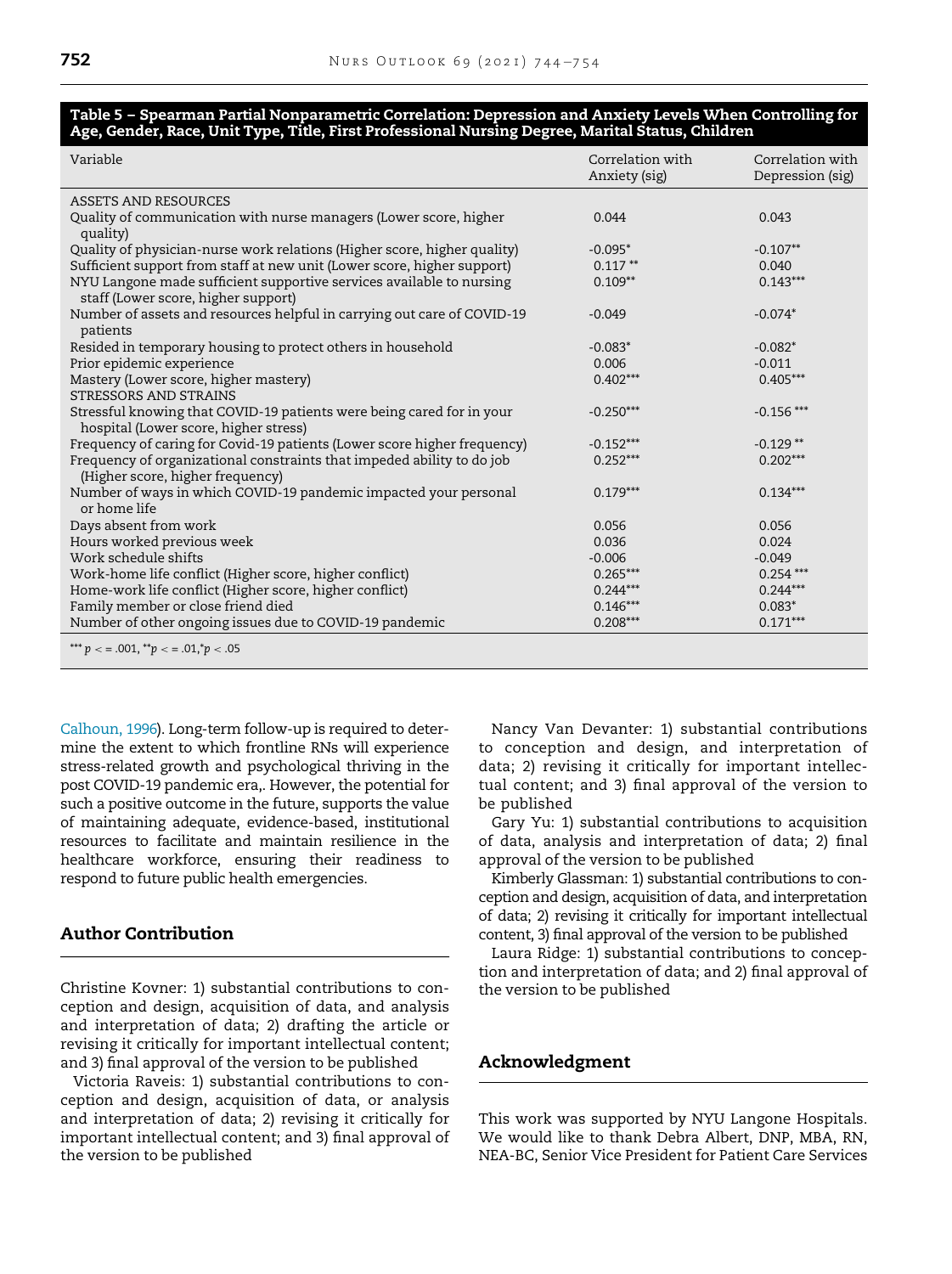## & Chief Nursing Officer NYU Langone Health System for the help that she provided.

| Scale                                                                                                                                      | Sample Question or<br>Statement (number of<br>items)                                                                                           | Response Range                                                                                                                                                             | Mean (sd)   | Cronbach's<br>Alpha |
|--------------------------------------------------------------------------------------------------------------------------------------------|------------------------------------------------------------------------------------------------------------------------------------------------|----------------------------------------------------------------------------------------------------------------------------------------------------------------------------|-------------|---------------------|
| Organizational Con-<br>straints (degree to<br>which employees<br>cannot turn knowl-<br>edge and effort into<br>strong job<br>performance)  | How often do you find it<br>difficult or impossible<br>to do your job because<br>of conflicting job<br>demands? (7)                            | $1 =$ Never, $2 =$ less than<br>once a month, $3 = 1$ -<br>3 days per month,<br>$4 = 1 - 2$ days per week,<br>$5 = 3-4$ days per week,<br>$6 = 5$ or more days per<br>week | 2.55(1.11)  | .908                |
| Collegial RN-MD Rela-<br>tions (degree to<br>which there is a posi-<br>tive working rela-<br>tionship between<br>nurses and<br>physicians) | Physicians and nurses<br>have good working<br>relationships (3)                                                                                | $1 =$ strongly disagree,<br>$2 =$ disagree, $3 =$ agree,<br>$4 =$ strongly agree                                                                                           | 3.25(1.05)  | .969                |
| Pearlin Mastery Scale                                                                                                                      | I can do just about any-<br>thing I set my mind to<br>(7)                                                                                      | 1=strongly disagree,<br>2=disagree, 3=neither<br>agree nor disagree,<br>4=agree, 5=strongly<br>agree                                                                       | 2.79(0.56)  | 0.84                |
| PHQ-4: Depression                                                                                                                          | Over the last two weeks,<br>how often have you<br>been bothered by feel-<br>ing down, depressed,<br>or hopeless (2)                            | $1 = not at all, 2 = several$<br>days, $3 = more than$<br>half the days,<br>$4$ = nearly every day                                                                         | 3.44(1.57)  | 0.87                |
| PHQ4: Anxiety                                                                                                                              | Over the last two weeks,<br>how often have you<br>been bothered by feel-<br>ing nervous, anxious<br>or on edge (2)                             | $1 = not at all, 2 = several$<br>days, $3 = more than$<br>half the days,<br>$4$ = nearly every day                                                                         | 3.98(1.81)  | 0.88                |
| Work-family conflict<br>(degree to which the<br>respondent's job<br>interferes with their<br>homelife)                                     | How often did you expe-<br>rience your job keep<br>you from spending the<br>amount of time you<br>would like to spend<br>with your family? (3) | $1 =$ Never, 2 = less than<br>once a month, $3 = 1$ -<br>3 days per week, $4 = 1$ -<br>2 days per week, $5 = 3$ -<br>4 days per week, $6 = 5$<br>or more days per week     | 3.31 (1.63) | 0.88                |
| Family-Work conflict<br>(degree to which the<br>respondent's job<br>interferes with their<br>homelife)                                     | How often did you expe-<br>rience your home-life<br>interfered with your<br>job or career (3)                                                  | $1 =$ Never, $2 =$ less than<br>once a month, $3 = 1$ -<br>3 days per week, $4 = 1$ -<br>2 days per week, $5 = 3$ -<br>4 days per week, $6 = 5$<br>or more days per week   | 1.62(1.09)  | 0.89                |
| Commitment to<br>Nursing                                                                                                                   | Do you stand by your<br>choice of the nursing<br>profession? (3)                                                                               | 1-6, 1-not at all to 6-very<br>much                                                                                                                                        | 1.55(0.83)  | 0.82                |

# Appendix A

<span id="page-9-2"></span>Scales

## <span id="page-9-3"></span>REFERENCES

<span id="page-9-1"></span><span id="page-9-0"></span>Bohlken, J., Schömig, F., Lemke, M. R., Pumberger, M., & Riedel-Heller, S. G (2020). COVID-19 pandemic: Stress

experience of healthcare workers - A short current review. Psychiatrische Praxis, 47(4), 190–197, doi[:10.1055/a-1159-5551.](http://dx.doi.org/10.1055/a-1159-5551)

- Calhoun, L. G., & Tedeschi, R. G (2010). Beyond recovery from trauma: Implications for clinical practice and research. Journal of Social Issues, 54(2), 357–371, doi[:10.1111/j.1540-4560.1998.tb01223.x.](http://dx.doi.org/10.1111/j.1540-4560.1998.tb01223.x)
- Carver, C. S (2010). Resilience and thriving: Issues, models, and linkages. Journal of Social Issues, 54(2), 245–266, doi[:10.1111/j.1540-4560.1998.tb01217.x.](http://dx.doi.org/10.1111/j.1540-4560.1998.tb01217.x)
- Chew, N. W. S., Lee, G. K. H., Tan, B. Y. Q., Jing, M., Goh, Y., Ngiam, N. J. H., Yeo, L. L. L., Ahmad, A., Khan, Ahmed, F., Napolean Shanmugam, G., Sharma, K., A.,